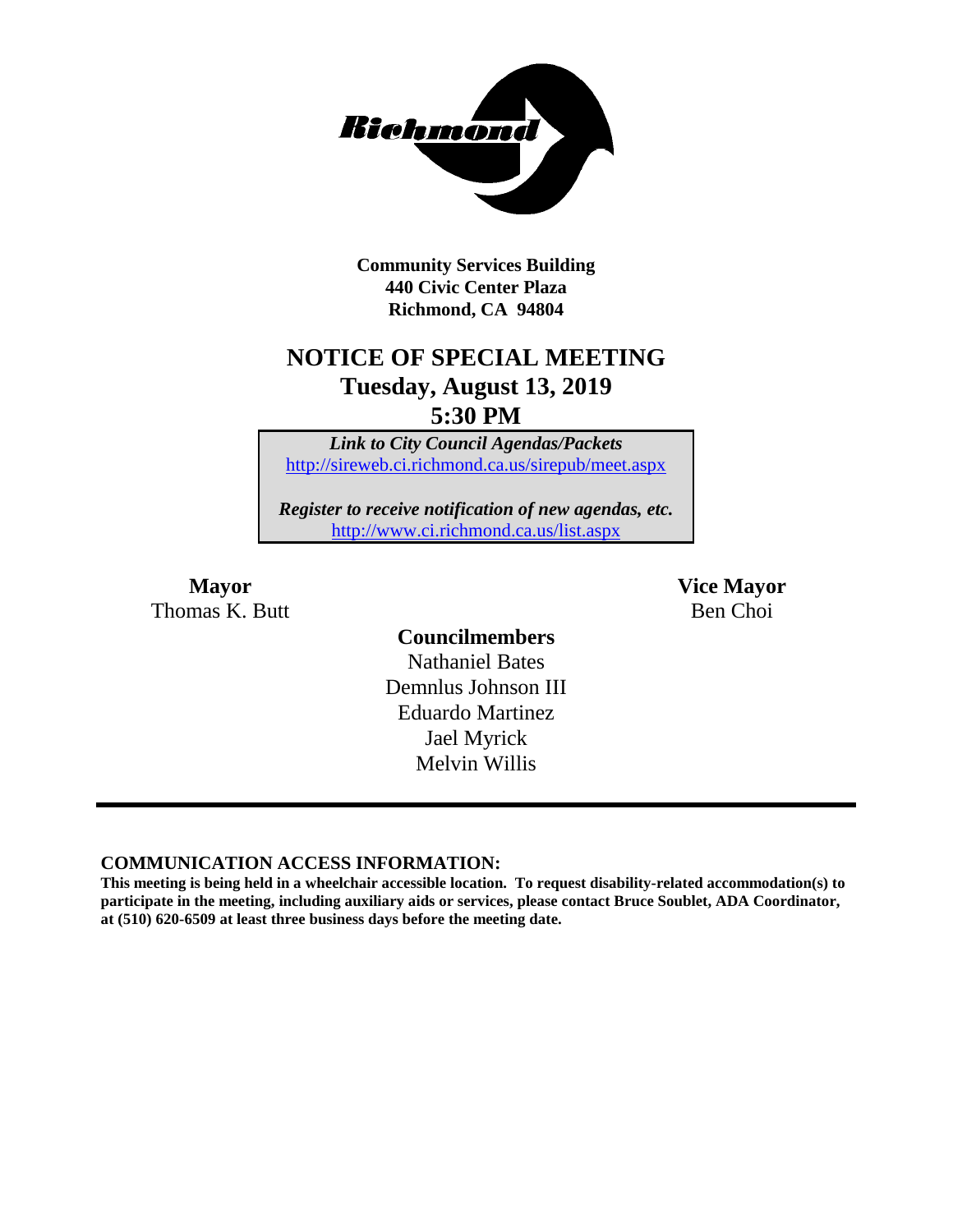# **MEETING PROCEDURES**

The City of Richmond encourages community participation at its City Council meetings and has established procedures that are intended to accommodate public input in a timely and time-sensitive way. As a courtesy to all members of the public who wish to participate in City Council meetings, please observe the following procedures:

**PUBLIC COMMENT ON AGENDA ITEMS:** Anyone who desires to address the City Council on items appearing on the agenda must complete and file a pink speaker's card with the City Clerk **prior** to the City Council's consideration of the item. Once the City Clerk has announced the item, no person shall be permitted to speak on the item other than those persons who have submitted their names to the City Clerk. Your name will be called when the item is announced for discussion. **Each speaker will be allowed up to TWO (2) MINUTES to address the City Council on agenda items.**

#### **SPEAKERS ARE REQUESTED TO OCCUPY THE RESERVED SEATS IN THE FRONT ROW BEHIND THE SPEAKER'S PODIUM AS THEIR NAME IS ANNOUNCED BY THE CITY CLERK.**

**CONSENT CALENDAR:** Consent Calendar items are considered routine and will be enacted, approved or adopted by one motion unless a request for removal for discussion or explanation is received from the audience or the City Council. A member of the audience requesting to remove an item from the consent calendar that is sponsored by City staff must first complete a speaker's card and discuss the item with a City staff person who has knowledge of the subject material **prior** to filing the card with the City Clerk and **prior** to the City Council's consideration of Agenda Review. Councilmembers who request to remove an item from the consent calendar must do so during Agenda Review. An item removed from the Consent Calendar may be placed anywhere on the agenda following the City Council's agenda review.

**CONDUCT AT MEETINGS:** Richmond City Council meetings are limited public forums during which the City strives to provide an open, safe atmosphere and promote robust public debate. Members of the public, however, must comply with state law, as well as the City's laws and procedures and may not actually disrupt the orderly conduct of these meetings. The public, for example, may not shout or use amplifying devices, must submit comment cards and speak during their allotted time, may not create a physical disturbance, may not speak on matters unrelated to issues within the jurisdiction of the City Council or the agenda item at hand, and may not cause immediate threats to public safety.

**CITY HARASSMENT POLICY:** The City invites public comment and critique about its operations, including comment about the performance of its public officials and employees, at the public meetings of the City Council and boards and commissions. However, discriminatory or harassing comments about or in the presence of City employees, even comments by third parties, may create a hostile work environment, if severe or pervasive. The City prohibits harassment against an applicant, employee, or contractor on the basis of race, religious creed, color, national origin, ancestry, physical disability, medical condition, mental disability, marital status, sex (including pregnancy, childbirth, and related medical conditions), sexual orientation, gender identity, age or veteran status, or any other characteristic protected by federal, state or local law. In order to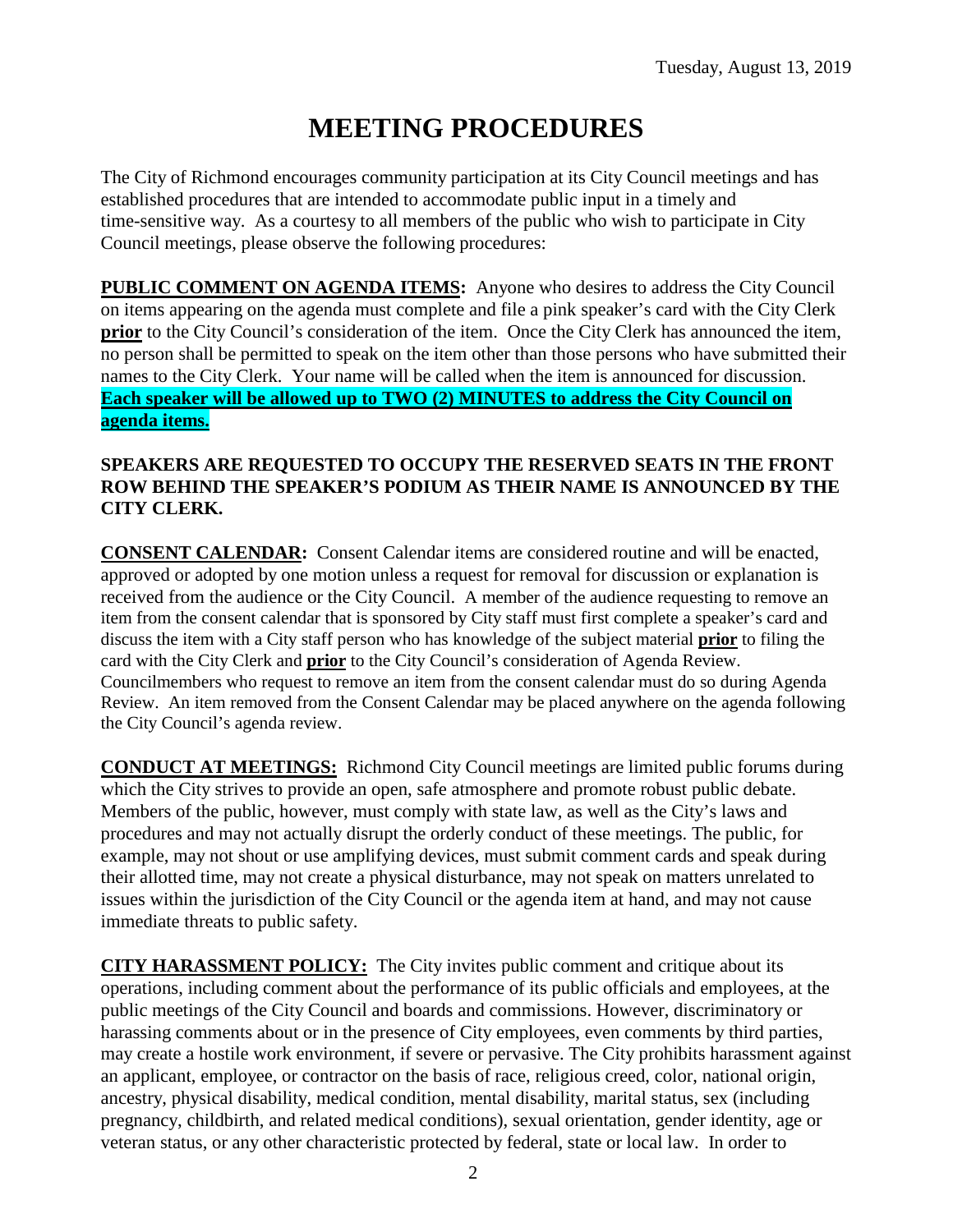acknowledge the public's right to comment on City operations at public meetings, which could include comments that violate the City's harassment policy if such comments do not cause an actual disruption under the Council Rules and Procedures, while taking reasonable steps to protect City employees from discrimination and harassment, City Boards and Commissions shall adhere to the following procedures. If any person makes a harassing remark at a public meeting that violates the above City policy prohibiting harassment, the presiding officer of the meeting may, at the conclusion of the speaker's remarks and allotted time: (a) remind the public that the City's Policy Regarding Harassment of its Employees is contained in the written posted agenda; and (b) state that comments in violation of City policy are not condoned by the City and will play no role in City decisions. If any person makes a harassing remark at a public meeting that violates the above City policy, any City employee in the room who is offended by remarks violating the City's policy is excused from attendance at the meeting. No City employee is compelled to remain in attendance where it appears likely that speakers will make further harassing comments. If an employee leaves a City meeting for this reason, the presiding officer may send a designee to notify any offended employee who has left the meeting when those comments are likely concluded so that the employee may return to the meeting. The presiding officer may remind an employee or any council or board or commission member that he or she may leave the meeting if a remark violating the City's harassment policy is made. These procedures supplement the Council Rules and Procedures relating to disruption of orderly conduct at Council meetings.

Any law enforcement officer on duty or whose service is commanded by the presiding officer shall be Sergeant-at-Arms of the Council meetings. He/she, or they, shall carry out all orders and instructions given by the presiding officer for the purpose of maintaining order and decorum at the Council meetings (City Council Rules of Procedure and Order Section III F, RMC Section 2.12.030).

**\*\*\*\*\*\*\*\*\*\*\*\*\*\*\*\*\*\*\*\*\*\*\*\*\*\*\*\*\*\*\*\*\*\*\*\*\*\*\*\*\*\*\*\*\*\*\*\*\*\*\*\*\*\*\*\*\*\***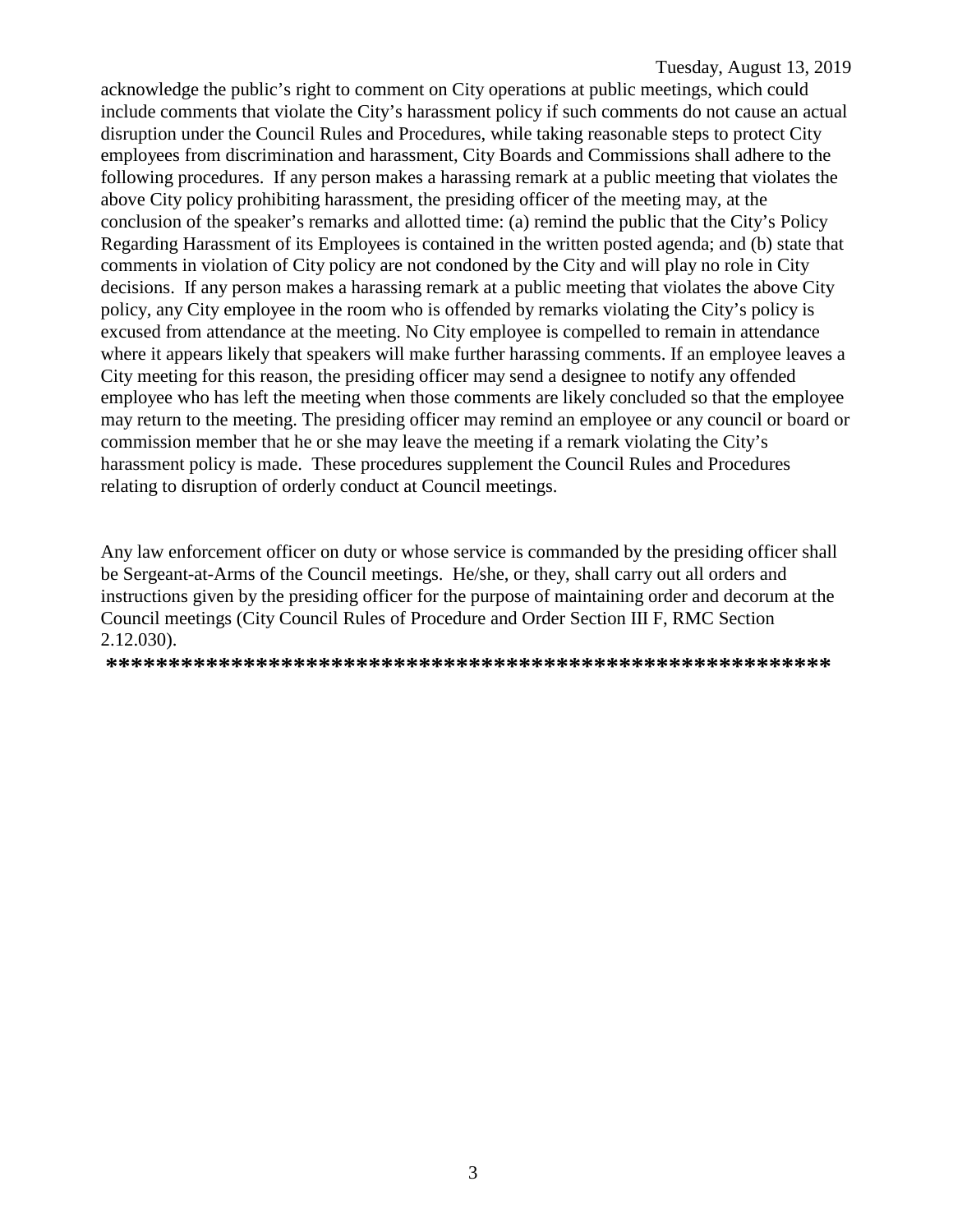## **SPECIAL MEETING OF THE RICHMOND CITY COUNCIL**

5:30 p.m.

### **A. PLEDGE TO THE FLAG**

- **B. ROLL CALL**
- **C. STATEMENT OF CONFLICT OF INTEREST**
- **D. AGENDA REVIEW**

#### **E. CITY COUNCIL CONSENT CALENDAR**

- **E-1.** APPROVE a standard contract with Henry Gardner to serve as Acting City Manager of the City of Richmond commencing July 29, 2019 and terminating August 13, 2019, in the amount of \$5,000 per every work week - City Attorney's Office (Bruce Reed Goodmiller 620-6509).
- **E-2.** APPROVE the minutes of the June 25, July 16 and 23, 2019, Regular City Council meetings and July 27, 2019, Special City Council Meeting - City Clerk's Office (Pamela Christian 620-6513).

#### **F. PUBLIC COMMENT BEFORE CLOSED SESSION**

#### **G. ADJOURN TO CLOSED SESSION**

## **CLOSED SESSION**

#### **(Shimada Room of the Community Services Building)**

#### **CITY COUNCIL**

CONFERENCE WITH LEGAL COUNSEL - ANTICIPATED LITIGATION (Initiation of litigation pursuant to paragraph (4) of subdivision (D) of Government Code Section 54956.9):

One case

PUBLIC EMPLOYEE APPOINTMENT (Government Code Section 54957.6):

Title: Acting City Manager

#### **H. REPORT FROM THE CITY ATTORNEY OF FINAL DECISIONS MADE DURING CLOSED SESSION**

#### **I. ADJOURNMENT**